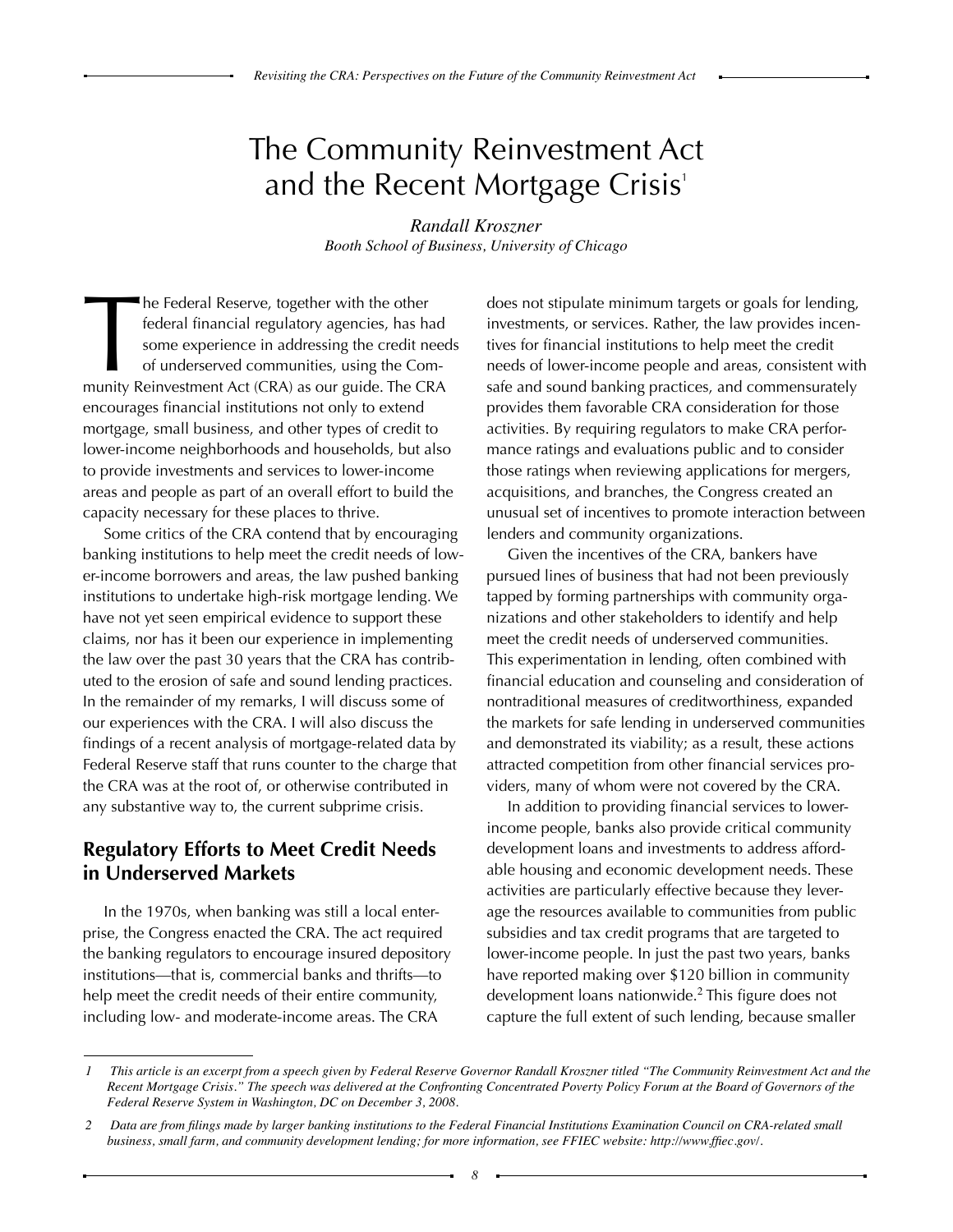institutions are not required to report community development loans to their regulators.

## **Evidence on the CRA and the Subprime Crisis**

Over the years, the Federal Reserve has prepared two reports for the Congress that provide information on the performance of lending to lower-income borrowers or neighborhoods—populations that are the focus of the CRA.<sup>3</sup> These studies found that lending to lower-income individuals and communities has been nearly as profitable and performed similarly to other types of lending done by CRA-covered institutions. Thus, the long-term evidence shows that the CRA has not pushed banks into extending loans that perform out of line with their traditional businesses. Rather, the law has encouraged banks to be aware of lending opportunities in all segments of their local communities as well as to learn how to undertake such lending in a safe and sound manner.

Recently, Federal Reserve staff has undertaken more specific analysis focusing on the potential relationship between the CRA and the current subprime crisis. This analysis was performed for the purpose of assessing claims that the CRA was a principal cause of the current mortgage market difficulties. For this analysis, the staff examined lending activity covering the period that corresponds to the height of the subprime boom.<sup>4</sup>

The research focused on two basic questions. First, we asked what share of originations for subprime loans is related to the CRA. The potential role of the CRA in the subprime crisis could either be large or small, depending on the answer to this question. We found that the loans that are the focus of the CRA represent a very small portion of the subprime lending market, casting considerable doubt on the potential contribution that the law could have made to the subprime mortgage crisis.

Second, we asked how CRA-related subprime loans performed relative to other loans. Once again, the potential role of the CRA could be large or small, depending on the answer to this question. We found that delinquency rates were high in all neighborhood income groups, and that CRA-related subprime loans performed in a comparable manner to other subprime loans; as such, differences in performance between CRA-related subprime lending and other subprime lending cannot lie at the root of recent market turmoil.

In analyzing the available data, we focused on two distinct metrics: loan origination activity and loan performance. With respect to the first question concerning loan originations, we wanted to know which types of lending institutions made higher-priced loans, to whom those loans were made, and in what types of neighborhoods the loans were extended.<sup>5</sup> This analysis allowed us to determine what fraction of subprime lending could be related to the CRA.

Our analysis of the loan data found that about 60 percent of higher-priced loan originations went to middle- or higher-income borrowers or neighborhoods. Such borrowers are not the populations targeted by the CRA. In addition, more than 20 percent of the higher-priced loans were extended to lower-income borrowers or borrowers in lower-income areas by independent nonbank institutions—that is, institutions not covered by the CRA.<sup>6</sup>

Putting together these facts provides a striking result: Only six percent of all the higher-priced loans were extended by CRA-covered lenders to lowerincome borrowers or neighborhoods in their CRA assessment areas, the local geographies that are the primary focus for CRA evaluation purposes. This result undermines the assertion by critics of the potential for a substantial role for the CRA in the subprime crisis. In

<sup>3</sup> See Board of Governors of the Federal Reserve System, Report to the Congress on Community Development Lending by Depository Institutions (Washington, DC, 1993), 1–69; and Board of Governors of the Federal Reserve System, The Performance and Profitability of CRA-Related *Lending (Washington, DC, July 2000), 1–99, available at http://www.federalreserve.gov/BoardDocs/Surveys/CRAloansurvey/cratext.pdf.*

The staff analysis focused on loans originated in 2005 and 2006. The analysis is available at http://www.federalreserve.gov/newsevents/ *speech/20081203\_analysis.pdf.*

*<sup>5</sup> Loan origination data are from information reported pursuant to the Home Mortgage Disclosure Act (HMDA). The HMDA data do not identify*  subprime loans directly, in part because there is not a single definition of what loans fall into this category. Rather, the HMDA data indicate which loans are categorized as higher priced, including subprime loans and some alt-A loans. The analysis of data includes first-lien conventional loans for home purchase or refinance related to site-built homes. It excludes business-related loans to the extent they could be identified. For more information on HMDA data and higher-priced lending, see Robert B. Avery, Kenneth P. Brevoort, and Glenn B. Canner, "The 2006 *HMDA Data," Federal Reserve Bulletin 93 (2007), available at http://www.federalreserve.gov/pubs/bulletin/2007/articles/hmda/default.htm.*

About 17 percent of the higher-priced loan originations were made by CRA-covered lenders or their affiliates to lower-income populations *in areas outside the banking institutions' local communities. Such lending is not the focus of the CRA and is frequently not considered in CRA performance evaluations.*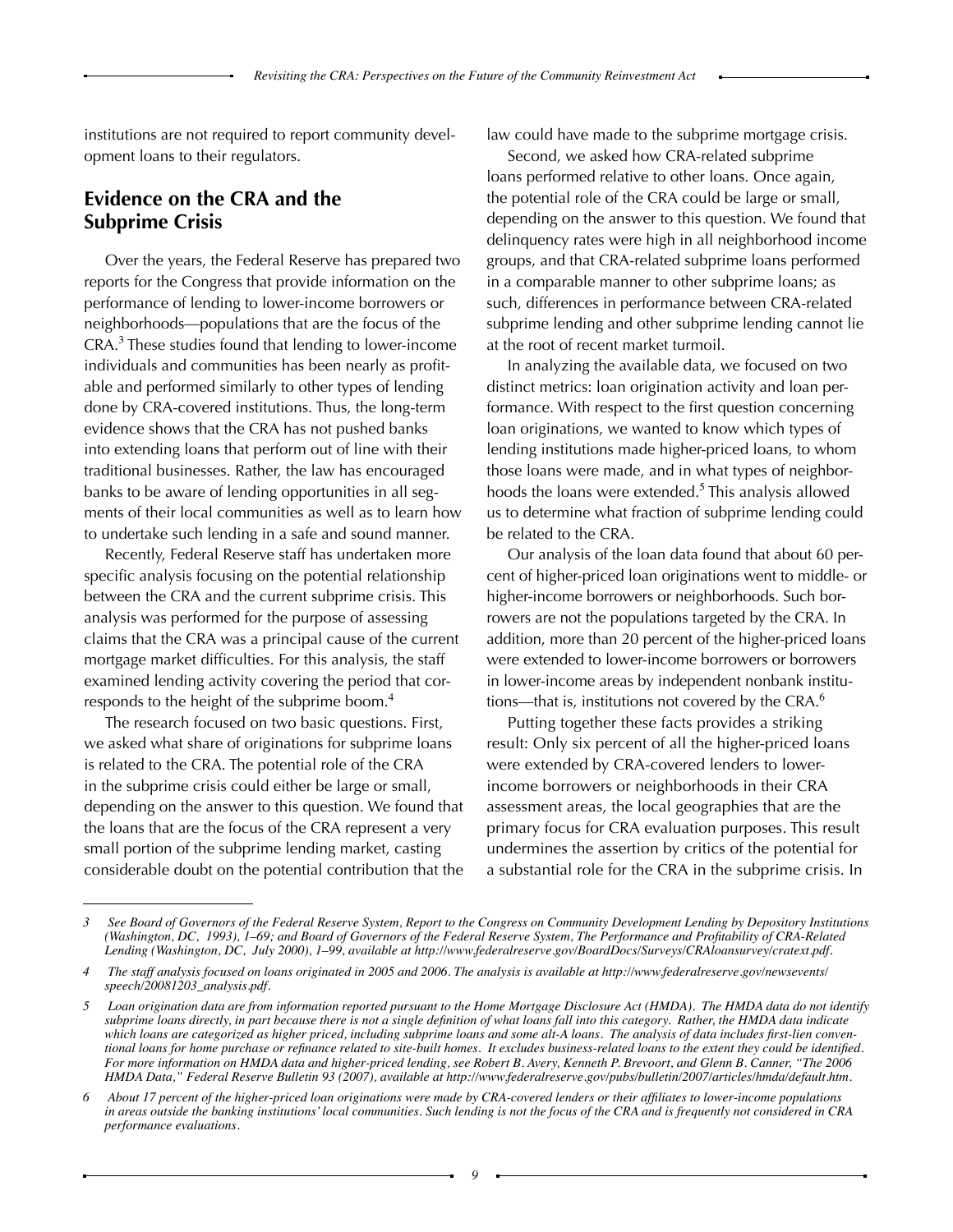other words, the very small share of all higher-priced loan originations that can reasonably be attributed to the CRA makes it hard to imagine how this law could have contributed in any meaningful way to the current subprime crisis.

Of course, loan originations are only one path that banking institutions can follow to meet their CRA obligations. They can also purchase loans from lenders not covered by the CRA, and in this way encourage more of this type of lending. The data also suggest that these types of transactions have not been a significant factor in the current crisis. Specifically, less than two percent of the higher-priced and CRA-credit-eligible mortgage originations sold by independent mortgage companies were purchased by CRA-covered institutions.

I now want to turn to the second question concerning how CRA-related subprime lending performed relative to other types of lending. To address this issue, we looked at data on subprime and alt-A mortgage delinquencies in lower-income neighborhoods and compared them with those in middle- and higher-income neighborhoods to see how CRA-related loans performed.<sup>7</sup> An overall comparison revealed that the rates for all subprime and alt-A loans delinquent 90 days or more are high regardless of neighborhood income.<sup>8</sup> This result casts further doubt on the view that the CRA could have contributed in any meaningful way to the current subprime crisis.

Unfortunately, the available data on loan performance do not let us distinguish which specific loans in lower-income areas were related to the CRA. As noted earlier, institutions not covered by the CRA extended many loans to borrowers in lower-income areas. Also,

some lower-income lending by institutions subject to the law was outside their local communities and unlikely to have been motivated by the CRA.

To learn more about the relative performance of CRArelated lending, we conducted more-detailed analyses to try to focus on performance differences that might truly arise as a consequence of the rule as opposed to other factors. Attempting to adjust for other relevant factors is challenging but worthwhile to try to assess the performance of CRA-related lending. In one such analysis, we compared loan delinquency rates in neighborhoods that are right above and right below the CRA neighborhood income eligibility threshold. In other words, we compared loan performance by borrowers in two groups of neighborhoods that should not be very different except for the fact that the lending in one group received special attention under the CRA.

When we conducted this analysis, we found essentially no difference in the performance of subprime loans in Zip codes that were just below or just above the income threshold for the CRA.<sup>9</sup> The results of this analysis are not consistent with the contention that the CRA is at the root of the subprime crisis, because delinquency rates for subprime and alt-A loans in neighborhoods just below the CRA-eligibility threshold are very similar to delinquency rates on loans just above the threshold, hence not the subject of CRA lending.

To gain further insight into the potential relationship between the CRA and the subprime crisis, we also compared the recent performance of subprime loans with mortgages originated and held in portfolio under the affordable lending programs operated by

<sup>7</sup> Data are from the First American Loan Performance (LP). For the analysis, Zip code delinquency data were classified by relative income in two different ways. First, the data were classified using information published by the U.S. Census Bureau on income at the Zip Code Tabulation Area (ZCTA) level of geography. The data are available at http://www.census.gov/geo/ZCTA/zcta.html. Because the ZCTA data provide an *income estimate for each Zip code, delinquency rates can be calculated directly from the LP data based on the Zip code location of the properties securing the loans. Second, delinquency rates for each relative income group (lower, middle, and higher) were calculated as the weighted sum of delinquencies divided by the weighted sum of mortgages, where the weights equal each Zip code's share of the population in census*  tracts of the particular relative-income group. Relative income is based on the 2000 decennial census and is calculated as the median family *income of the census tract divided by the median family income of its metropolitan statistical area or nonmetropolitan portion of the state. Both approaches yield virtually identical results.*

*<sup>8</sup> The analysis focused on loans originated from January 2006 through April 2008 with performance measured as of August 2008. However, a virtually identical relationship in loan performance across neighborhood income groups is found if the pool of loans evaluated is expanded to cover those originated in 2004 or 2005. The only material difference is that the levels of delinquency are lower for the loans covering longer periods. Loans that are 90 days or more delinquent include those that end in foreclosure or as real estate owned. Delinquency rates were some*what higher in the lower-income areas. However, the somewhat higher delinquency rates in lower-income areas is not a surprising result because lower-income borrowers tend to be more sensitive to economic shocks given that, among other things, they have fewer financial resources *on which to draw in emergencies.*

*<sup>9</sup>* The CRA neighborhood income threshold is where the neighborhood median family income is 80 percent of the median family income of the broader area, such as a metropolitan statistical area or nonmetropolitan portion of a state, depending on the specific location of the *neighborhood.*